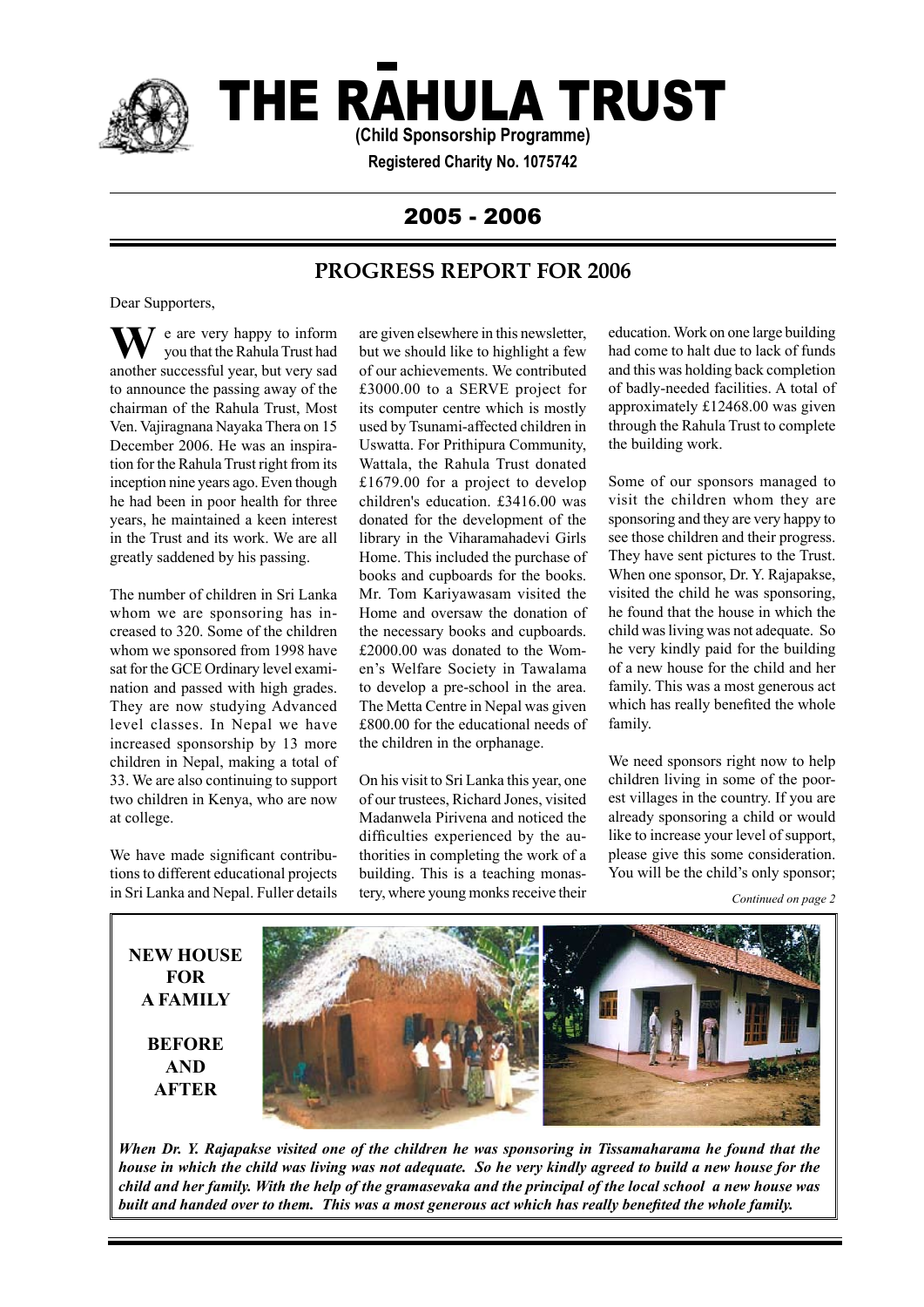#### *Continued from page 1*

they will know your name, and who you are, just as you will know them. Sponsored children send school reports, cards and letters, and you can write back too. Words of encouragement can give a child a great boost in confidence as they work towards a better future. You can even arrange to visit your sponsored child to see their progress.

Last year was another record-breaking year financially and we have raised over £60,000.00. This included the sum of £14728.00 which we recovered from the Inland Revenue under the Gift Aid scheme. If you pay income tax and have not already signed a Gift Aid form, please do so. It means we can recover 28p in every pound which you donate.

We strive continually to keep our administrative costs to a minimum. Our staff are all unpaid volunteers and other costs are keep under tight control. This is reflected in the figures shown in our summarised accounts.

It is due to your generosity and kindness that we could continue our service to those children who are in need of financial help with their education. We appreciate your help and dedication to the Rahula Trust. On behalf of the Trustees I would like to say thank you for your kind support.

### **A letter from a sponsor after his visit to Sri Lanka**

#### *Dear Ven. Bandula,*

*Thank you very much for your email asking about our visit to Sri Lanka. It was very thoughtful of you. We had a wonderful time - it is beautiful country, and whilst the damage from the Tsunami was obviously severe, we were amazed by the amount of reconstruction that has already taken place, and the optimism and determination of the people we met to rebuild.*

*We were fortunate to visit both of the students whom I sponsor during our visit. It was a pleasure to meet them and their families, and to see their homes and schools. It is clear that they are very deserving - The Rahula Trust* 

*does truly excellent work in providing the means for us to contribute in such a constructive way.*

*We also very much enjoyed our time visiting and working with SERVE. Mr. de Mel was very kind to us, and had arranged excellent accommodation in a house right next door to their children's centre and office. We worked with the children using the computers that The Rahula Trust has provided. The children are enthusiastic to learn how to use the computers and pick things up very quickly. SERVE is investing a great deal to build up this facility, and* 





*hope to obtain more computers and employ a full-time teacher.*

*I enclose pictures from our time at SERVE and from our visits to Sumedha and Pushpa.* 

*Please accept our thanks for making this visit possible for us. We look forward to continuing our sponsorship and seeing Sumedha's and Pushpa's progress.*

*Kind regards,*

*Jonathan Tuliani, 17 June 2006*

*Ven. T. Bandula, Secretary*

### **DEVELOPING PRE-SCHOOL IN TAWALAMA**

At the request of the Tawalama Women's Service Society, the Rahula Trust has donated £2000.00 to develop a pre-school in Tawalama South in Hiniduma. This is a very



remote village in Galle District in Sri Lanka. To develop education for small children this pre-school was started. There are 100 students in this pre-school but they do not have enough money to develop facilities for the children's studies and sports.

The Rahula Trust donated this money for educational equipment, to de-

> velop classrooms and the children's library, open spaces and sports equipment. The Rahula Trust is also sponsoring the annual distribution of educational equipment to these children.

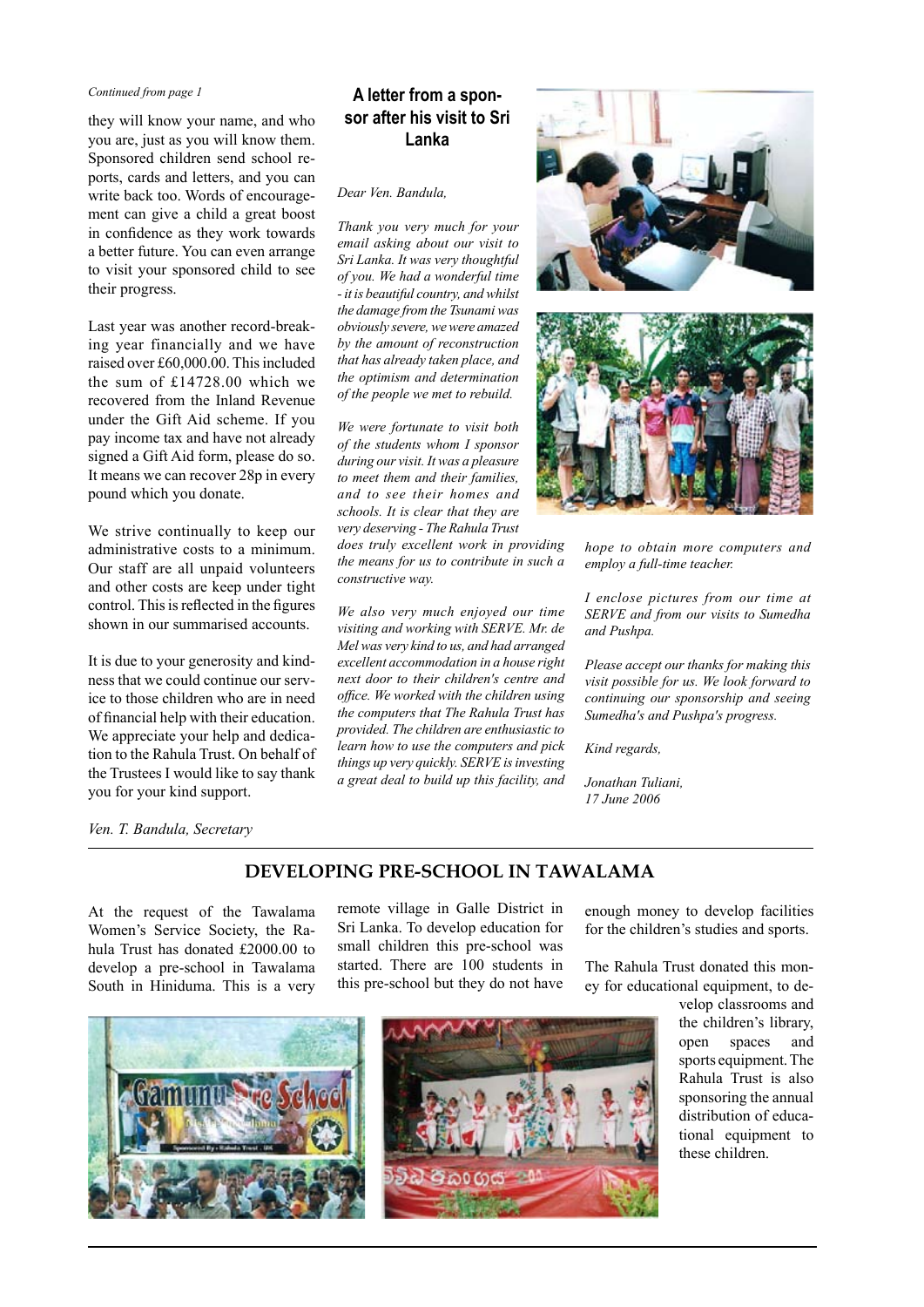

# **METTA CENTRE AND CHILD SPONSORSHIP IN NEPAL**



#### **Metta Centre**

This year also we gave financial support to the Metta Centre in Nepal. This is a children's orphanage and we are supporting their education. We have received messages from their treasurer and from two of the children:

*Our Metta Centre is running with successfully with your help. There are 12 children now. They are from age 12-16 years. They study at Shiksha Sadan Secondary school. We do provide them not only with education and moral spiritual guidance, but also what they need for everyday living. We teach them in a Sunday Dhamma school too. They got very successful results last year.*

*I would like to inform you that every child has passed with a high mark in the year 2005/2006. Nine children passed in the First Division and two passed in the Second Division. The eldest one, Renu Twayana, passed the GCE O/L in Second Division. Now she is studying commerce in Pragati Prabhat College, Banepa, and Binita Bade is learning in class 10.*

*So, I request you to support us in order to fulfil the dreams of the Metta Centre children. We do hope The Rahula Trust will kindly help the Metta Centre.*

*Ven. Rahula (Treasurer, Metta Centre)*

*First of all I want to express my sincere thanks to you who helped me with my studies. You spend money on my studies. Your help makes me successful. I passed GCE O/L in second division with your help. Now I'm studying A/L in the Management faculty. I'm studying well in my class but do have some problems. The money is very important to help me fulfil my study. Other people also help me, but it is not enough. So, I keep hoping you'll help with my further studies. If I get financial support from you in the future, it will be great help for the studies of both myself and my friends in the Metta Centre Children's Home.* 

*I thank you once again for your help and I wish you happy, long and prosperous life.*

 *(Renu Twayana)*

*Firstly thank you very much for your kind help. I and our all friends are very happy to know that your kindness helps us.* 

*I believe that that our future will be bright helped by your love and support. I'm Binita Bade, a student of this Metta Centre Children's Home. At the present I'm studying at school in Grade ten. I'm going to sit for GCE O/L exam this year. I hope you will continue to help our studies. Now we get everything here under the guidance of the Metta Centre. I thank you all for helping us by donating large financial support.* 

*(Binita Bade)*

#### **Sponsorship - Nepal**

This year we have increased the number of students being sponsored in Nepal. We are now sponsoring 33 students. This project is managed by the Samyak Youth Group in Balambu, Kathmandu. Money and other necessary items are distributed among these children. We have received school reports and letters from the students being sponsored. They show that they are making progress in their education.

### **VIHARAMAHA DEVI INFANT EDUCATION PROJECT**

At the request of the managing Trustees of Viharamahadevi Girls Home, the Rahula Trust agreed to supply financial support to engage a teacher for educating infants in the Viharamahadevi Girls Home. The Trust already gives financial support for educating young girls in the orphanage. From this year infants also have their teacher to give them some education. Before this, they did not receive any education.

A computer centre is also being built for the use of children. Funds have been allocated for the purchase of three new computers and for funding a teacher to teach computing to the children in the home.



### **PRITHIPURA INFANT HOME**

The Prithipura Infants Home in Hendala exists to provide care for children and young adults with severe mental and physical disabilities, usually caused by cerebral palsy.

This Home also represents a refuge for those children whose level of disability is not so acute but who have been abandoned by their parents. In Sri Lanka, especially in rural areas, disability is often stigmatised and support for less able children is very limited, if not entirely absent.

This year the Rahula Trust started supporting an educational project in this home. This involved the provision of funds to engage staff to teach dancing and music.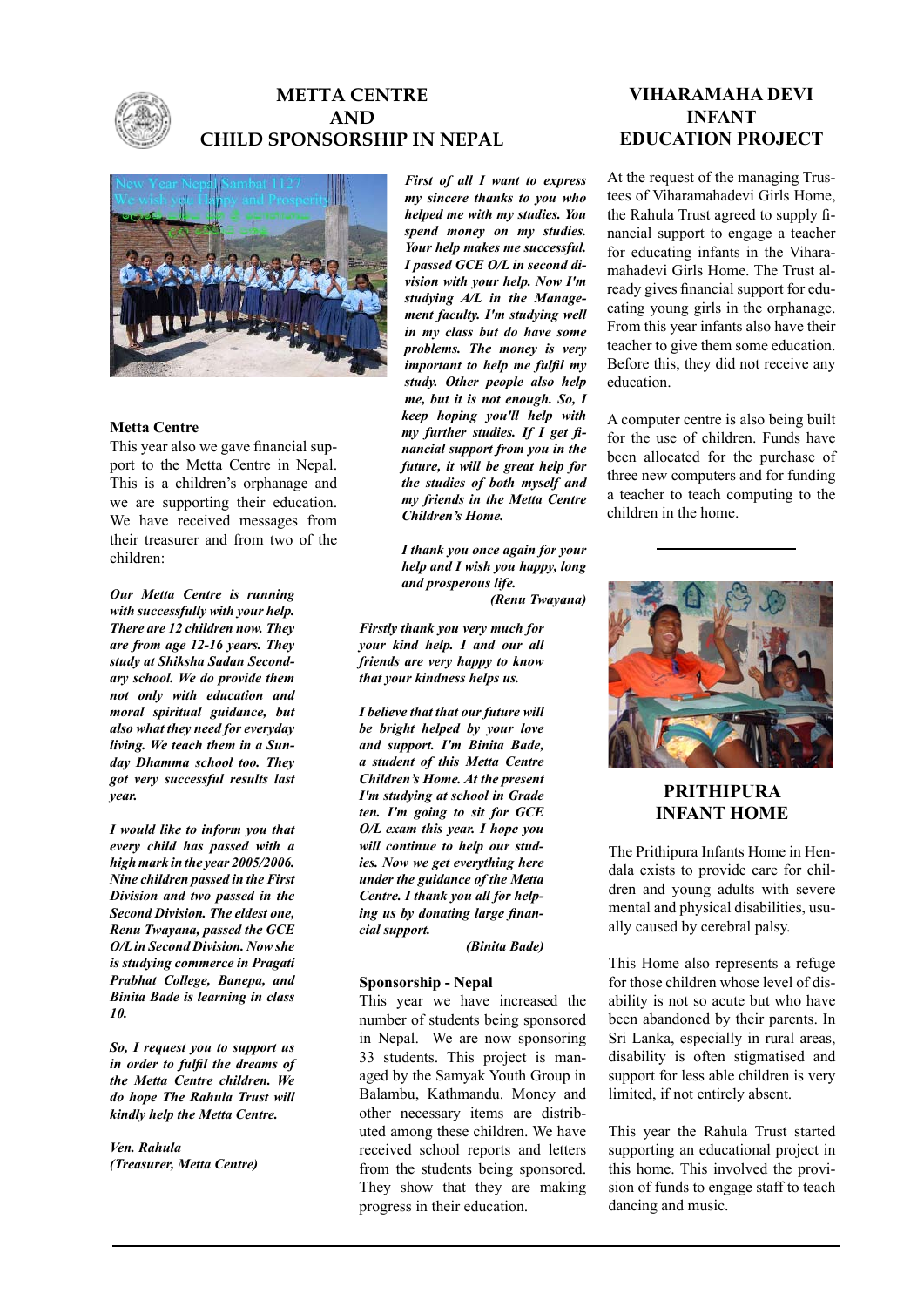| The Rahula Trust Summarised Accounts<br>Year ending 30th September 2006 |              |              |        |                  |  |  |  |  |
|-------------------------------------------------------------------------|--------------|--------------|--------|------------------|--|--|--|--|
|                                                                         | Unrestricted | Restricted   | Total  | Total            |  |  |  |  |
|                                                                         | <b>Funds</b> | <b>Funds</b> | 2006   | 2005             |  |  |  |  |
|                                                                         | £            | £            | £      | £                |  |  |  |  |
| <b>INCOMING RESOURCES</b><br>Donations                                  |              |              |        |                  |  |  |  |  |
| Legacies                                                                | 4,336        | 42,709       | 47,045 | 31,221<br>10,000 |  |  |  |  |
| Gift Aid                                                                | 14,728       |              | 14,728 | 6,567            |  |  |  |  |
| Investment income                                                       | 2,385        | 623          | 3,008  | 2,717            |  |  |  |  |
| <b>Total incoming resources</b>                                         | 21,449       | 43,332       | 64,781 | 50, 505          |  |  |  |  |
| <b>RESOURCES EXPENDED</b>                                               |              |              |        |                  |  |  |  |  |
| Costs of generating funds                                               | 179          | 235          | 414    | 398              |  |  |  |  |
| Charitable expenditure                                                  | 9.460        | 41,565       | 51,025 | 27,143           |  |  |  |  |
| Management and administration                                           | 289          |              | 289    | 456              |  |  |  |  |
| <b>Total resources expended</b>                                         | 9,928        | 41,800       | 51,728 | 27,997           |  |  |  |  |
| Net incoming resources                                                  | 11,521       | 1,532        | 13,053 | 22,508           |  |  |  |  |

*The financial information has been extracted from the annual accounts. For further information please ask the Secretary for the full annual report and accounts and examiners report.*

# **Kenya Sponsorship Programme and Nyumbani Project.**

**T** rim projections show that by the year 2010 the HIV/AIDS orphan population in sub-Saharan Africa will be  $30 - 35$  million, of whom more than 18 - 21 million will be desperately destitute.

For several years the Rahula Trust has been giving some support to the Nyumbani Children's Home in Nairobi, which looks after orphan children who are also HIV+. They



have now started a new enterprise, Nyumbani Village, on a piece of land about 50 miles from Nairobi in the Kitui district. There is a "missing" generation in Kenya. Elderly people who would have expected to be looked after in their old age by their adult children are finding that they are having to look after these adults while they die from HIV/AIDS. Furthermore, these grandparents are having to raise their grandchildren. Often they themselves are sick, weak and disillusioned, having had to nurse their sick adult children all the way to the grave. So the Nyumbani Village has been designed to bring together both the elderly and very young to live in a community of mutual self-help. It aims at housing and nurturing 160 families, comprising around 1,000 children and 200 elderly grandparents.

It is being constructed with great attention to sound ecological principles. Everything, with the exception of the steel, cement and glass is produced on site. When this project is completed, virtually everybody who has worked here will have a skilled trade to offer. This will in turn enable them to get a decent job as a mason, tile maker, blockmaker, surveyor, etc. In many ways, this

concept is as important as providing orphans with homes. It should also be self-supporting agriculturally. Permaculture is the concept of planting a variety of crops in a canopy format. Food crops of differing types and heights are interspersed in such a way as to form water vapour retaining canopies. This method is much more effective in retaining rainfall. When the moisture undergoes evaporation, it evaporates upward through each layer of growth rather than evaporating into the air. This type of agriculture works very well in areas that have limited rainfall.

The Trust has recently donated £500 to Nyumbani Village to buy desks for their school.

The two children also being sponsored are doing very well. Joan Mutuku is studying hotel management and completed a 6-month secondment to one of the leading safari lodges with outstanding results, scoring mostly "excellent" and nothing less than "good". Her younger sister, Mary Mutuku, has completed her secondary education at Taibah College School where she was "commended for excellent results over the last 2 years."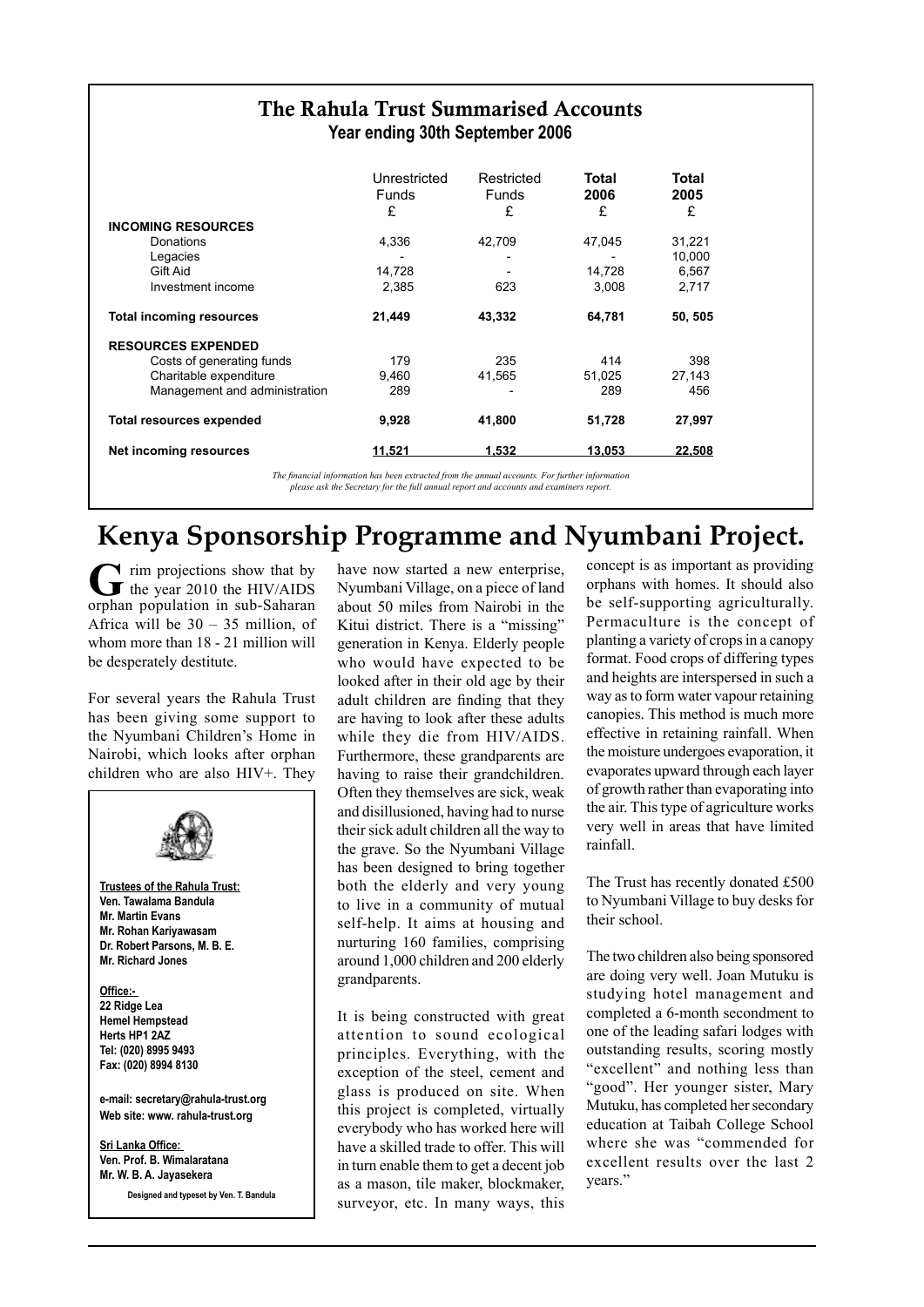# You can help a child in need. Become a sponsor today...

### **Sponsorship costs just £10 a month but all donations are welcome!**

A small regular donation of £10 per month can make the world of difference to the quality of education a child receives thousands of miles away. Every child should have the opportunity to receive an education, but without assistance, many children will remain uneducated and, as adults, be unable to rise above poverty.

Each child sponsored through The Rahula Trust is assigned to one sponsor. If a sponsor ceases his/her support, we seek a new sponsor for the child.

## **How to give:**

- **STANDING ORDER** *(this is easiest way to give)*
	- Paying by standing order is easy to set up and means you don't have to keep remembering to send off cheques.
	- $\blacksquare$  It is also beneficial for the Rahula Trust because it reduces administration costs.

### *A standing order is the preferred method of payment for child sponsorship. Please complete the form.*

### **ALTERNATIVE WAYS TO PAY -**

If you are not able to pay by Standing Order:

**CHEQUE/POSTAL ORDER (Please make payable to the Rahula Trust)** 

### **New Gift Aid scheme**

On 6<sup>th</sup> April 2000 a new and much simplified Gift Aid scheme came into operation. If you are a taxpayer, all you have to do is complete the declaration and return it to us. This will enable us to recover nearly 30p in tax for every £1 you give, on any payments you make to The Rahula Trust in the future.

### **Charitable Bequests:**

Gifts made to the Rahula Trust in your Will are free from inheritance tax. This is a wonderful way to give and generate *metta* at a time when material possessions are no longer necessary.

### **In Sri Lanka:**

If you would like to give donations in Sri Lankan Rupees to the Rahula Trust please send your cheque/postal order or money payable to **Rahula Trust A/C No. 1-0001-01-02601 to:- The Chief Manager, National Savings Bank, Head Office Branch, Colombo 3, Sri Lanka.**

If you have recently donated please accept our thanks and hopes for your continued support in the future.

# SINGLE DONATIONS

**For a single donation, please make a cheque payable to THE RAHULA TRUST. Please tick one of the following boxes.** 

| STG 10 Only | STG 20 Only <b>Canadia</b> STG 50 Only |  | Any other amount |
|-------------|----------------------------------------|--|------------------|

*Please sign the Gift Aid Declaration.*